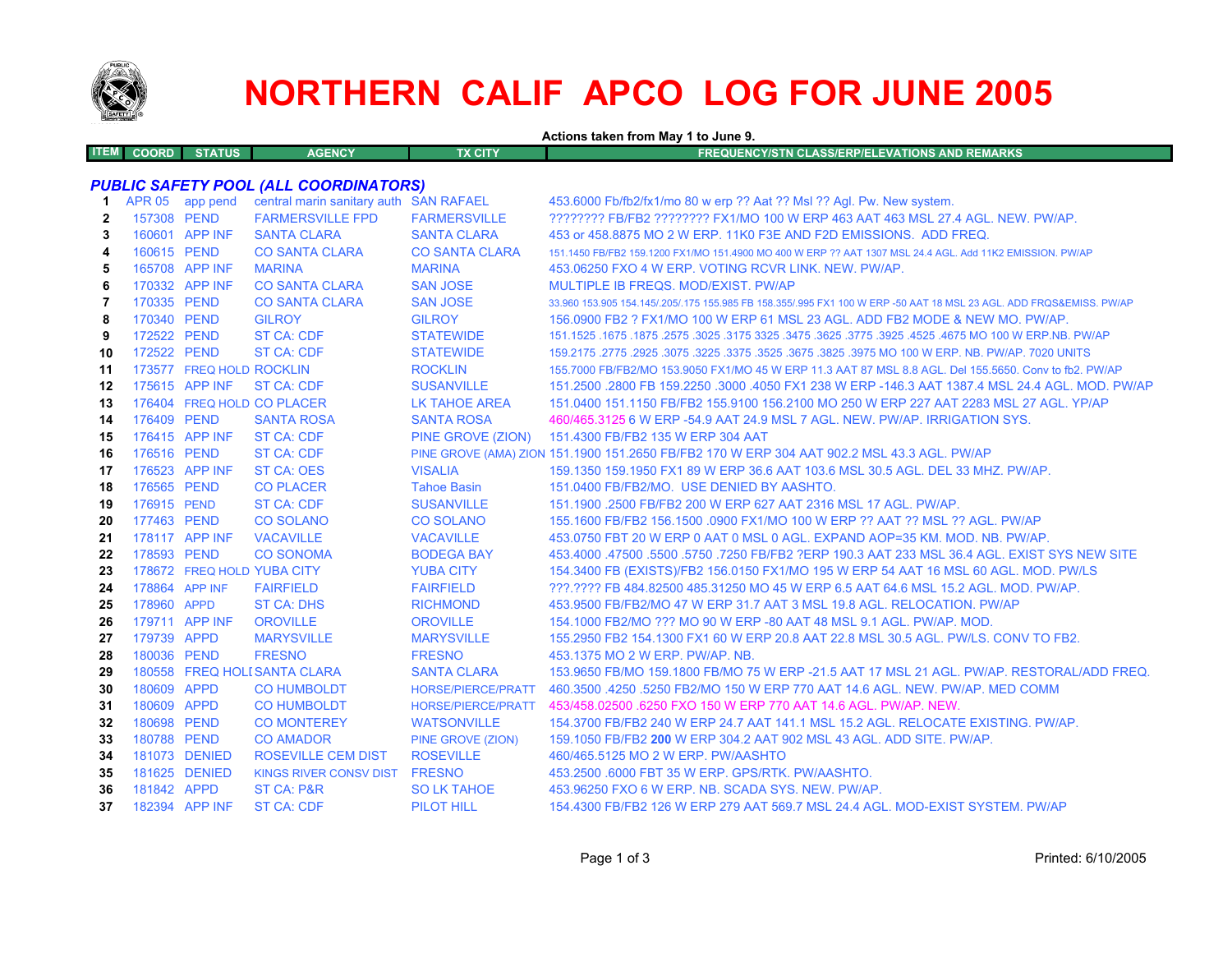|                                        |                            |                      |                                   |                                     | Actions taken from May 1 to June 9.                                                                                                    |
|----------------------------------------|----------------------------|----------------------|-----------------------------------|-------------------------------------|----------------------------------------------------------------------------------------------------------------------------------------|
| <b>ITEM</b>                            | <b>COORD</b>               | <b>STATUS</b>        | <b>AGENCY</b>                     | <b>TX CITY</b>                      | <b>FREQUENCY/STN CLASS/ERP/ELEVATIONS AND REMARKS</b>                                                                                  |
| 38                                     | 183052 APPD                |                      | <b>ST CA: CDF</b>                 |                                     | THREE RIVERS (TUL) 155.8950 FX1 20 W ERP -374.6 AAT 243.2 MSL 9.1 AGL. RELOCATE. PW/AP                                                 |
| 39                                     | 183228 APPD                |                      | ST CA: CDF                        |                                     | THREE RIVERS (TUL) 159.2250, 3000.3300 FX1 20 W ERP -374.6 AAT 243.2 MSL 9.1 AGL. RELOCATE. PW/AP                                      |
| 40                                     | 183249 APPD                |                      | <b>ST CA: CDF</b>                 | <b>PLACERVILLE</b>                  | 151.1900 FB/FB2 95 W ERP 34 AAT 603.8 MSL 24.4 AGL. NEW. PW/AP                                                                         |
| 41                                     | 183251 APPD                |                      | ST CA: CDF                        | <b>GEORGETOWN</b>                   | 151.1900 FB/FB2 95 W ERP 248 AAT 987.6 MSL 12.2 AGL, NEW, PW/AP                                                                        |
| 42                                     | 183259 APPD                |                      | <b>ST CA: CDF</b>                 | <b>POLLOCK PINES</b>                | 151.1900 FB/FB2 76 W ERP 203.9 AAT 1316.7 MSL 36.6 AGL. NEW. PW/AP.                                                                    |
| 43                                     |                            | 183327 APP INF       | <b>WINDSOR</b>                    | <b>WINDSOR</b>                      | 453/458.98750 FXO/MO 6 W ERP ?? AAT 42 MSL 6 AGL. NEW. PW/AP                                                                           |
| 44                                     | 183376 APPD                |                      | ST CA: OES (LAW NET)              | <b>WILLITS (LAUGHLIN)</b>           | 453.8250 FB/FB2/FX1/MO 316 W ERP 580 AAT 1016.5 MSL 47.2 AGL. NEW. PW/AP.                                                              |
| 45                                     | 183382 APPD                |                      | <b>SAND CITY</b>                  | <b>SAND CITY (MON)</b>              | 155.9475 FB/MO 25 W ERP -67 AAT 11 MSL 6 AGL. MOD DEL 153.9200. NB. PW/AP                                                              |
| 46                                     | 183501 APPD                |                      | <b>BARRYESSA USD</b>              | <b>SAN JOSE</b>                     | 155.2950 FB/MO 150 W ERP -165 AAT 61 MSL 12 AGL. RESTORAL. PW/IMSA.                                                                    |
| 47                                     |                            | 183761 APP INF       | <b>CO LASSEN</b>                  | SHAFFER-SUSANVILLE                  | ???.???? ???.???? FB/MO 96 W ERP 695 AAT 2053 MSL 15 AGL. MOD. ADD 2 FREQS. PW/AP                                                      |
| 48                                     | 183864 APPD                |                      | <b>EUREKA</b>                     | FORTUNA/TRINIDAD                    | 460.0500 FB2/MO 180 W ERP -56.5 AAT 54 MSL 12.8 AGL. ADDS TWO LOC TO EXSIST SYS. PW/AP                                                 |
| 49                                     | 183949 APPD                |                      | ST CA: DOT                        | <b>DUNSMUIR</b>                     | 453/458.03750 FXO 6 W ERP 210 AAT 1409 MSL 7 AGL. NB. NEW. PW/AP                                                                       |
| 50                                     | 183979 PEND                |                      | ST CA: P&R                        | <b>MONTEREY</b>                     | 453/458.1375 453/458.0375 6 W ERP 439 AAT 61 MSL 6.1 AGL, NB, NEW, PW/AP                                                               |
| 51                                     | 184001 APPD                |                      | ST CA: P&R                        | <b>TRINIDAD</b>                     | 151.0100 FB 158.9700 FX1 25 W ERP -25 AAT 72.8 MSL 9.1 AGL. RELOCATE. PW/AP.                                                           |
| 52                                     | 184056 APPD                |                      | ST CA: CHP                        | <b>CL LAKE OAKS</b>                 | 42.3600 FB 100 W ERP 453/458.91250 FXO 4 W 563 AAT 1072 MSL 22.9 AGL. NEW. PW/AP                                                       |
| 53                                     | 184058 APPD                |                      | ST CA: CHP                        | <b>GRASS VLY (WOLF)</b>             | 42.3400 .3600 FB 100 W ERP 292 AAT 802.2 MSL 41.1 AGL. NEW. PW/AP                                                                      |
| 54                                     | 184059 PEND                |                      | ST CA: CHP                        | ELK CREEK (RED MTN)                 | 42.3600 FB 100 W ERP 453/458.4250 FXO 24 W NB 505 AAT 1106.7 MSL 19.8 AGL. NEW. PW/AP                                                  |
| 55                                     | 184062 APPD                |                      | ST CA: CHP                        | <b>WILLOWS</b>                      | 42.3600 FB 120 W ERP 14.6 AAT 42.1 MSL 25.6 AGL. ADD FREQ. PW/AP                                                                       |
| 56                                     | 184066 APPD                |                      | ST CA: CHP                        | <b>WILLIAMS</b>                     | 42.3600 FB 120 W ERP 9.4 AAT 24.4 MSL 27.6 AGL. MOD ADD FREQ. PW/AP                                                                    |
| 57                                     | 184067 APPD<br>184069 APPD |                      | ST CA: CHP                        |                                     | FORBESTOWN(SUNSET) 42.3600 FB 100 W ERP 402 AAT 1011.9 MSL 48.8 AGL. NEW. PW/AP                                                        |
| 58                                     |                            | 184408 APP INF       | ST CA: CHP<br><b>LEWISTON CSD</b> | YUBA CITY<br><b>LEWISTON (TRIN)</b> | 42.3600 FB 120 W ERP 16.8 AAT 17.7 MSL 22.9 AGL. MOD ADD FREQ. PW/AP.<br>154.4450 FB/MO 60 W ERP -227 AAT 638 MSL 10.7 AGL. NEW. PW/AP |
| 59<br>60                               | 184449 APPD                |                      | <b>WOODSIDE FPD</b>               |                                     | PIGEON PT/PESCADERO 151.4750 FB/FB2 159.0750 FX1/MO 100 W ERP 64 AAT 146 MSL 15.2 AGL. PW/FCCA. ADD TO EXIST.                          |
| 61                                     | 184469 APPD                |                      | <b>ST CA: CDF</b>                 |                                     | RED BLUFF (TUSCAN BUTTE 151.3700 FB/FB2 146 W ERP 335 AAT 566.9 MSL 42.7 AGL. MODS/DEL FREQS. PW/AP                                    |
| 62                                     | 184482 APPD                |                      | <b>ST CA: CHP</b>                 |                                     | RED BLUFF (TUSCAN BUTTE 460.4500 FB/FB2 272 W ERP 341 AAT 566.9 MSL 42.7 AGL. MINOR MODS. PW/AP                                        |
| 63                                     | 184483 PEND                |                      | <b>ST CA: DOT</b>                 |                                     | DELTA (SUGARLOAF) 453/458.98750 FXO 6 W ERP 47.0200 .0800 .1000 FB 79 W ERP 406 AAT 1201.5 AAT 29.6 AGL. NEW. PW/AP                    |
| 64                                     | 184518 APPD                |                      | <b>AMERICAN CANYON</b>            | AM CANYON (NAPA)                    | 453.88750 FXO/FXOT 2 ERP -32.9 AAT 5.8 MSL 7 AGL. NB. IRRIG SYS. NEW. PW/AP                                                            |
| 65                                     | 184759 APPD                |                      | <b>KINGS RIVER CONSV DIST</b>     | <b>FRESNO CO</b>                    | 453,6000 FBT 35 W ERP 0 AAT 0 MSL 0 AGL, PW/AASHTO, NEW, GPS-RTK,                                                                      |
| 66                                     | 184885 APPD                |                      | <b>RIPON</b>                      | <b>RIPON</b>                        | 155.1300 FB/FB2/MO 156.0600 FX1/MO 66 W ERP 460.0500 .1000 FB/FB2/FX1/MO 239 W ERP 41 AAT 17 MSL 42 AGL. PW/IMSA                       |
| 67                                     | 184909 APPD                |                      | <b>WOODSIDE FPD</b>               |                                     | PIGEON PT/PESCADERO 151.4750 FB/FB2 159.0750 FX1/MO 100 W ERP 64 AAT 146 MSL 15.2 AGL. PW/FCCA, ADD TO EXIST,                          |
| 68                                     |                            | <b>184918 DENIED</b> | E CONTRA COSTA TA                 | <b>KRAGOR PK</b>                    | 453.7500 FB2/MO 25 W ERP 400.8 AAT 577 MSL 24 AGL. PW/AASHTO                                                                           |
|                                        |                            |                      |                                   |                                     |                                                                                                                                        |
|                                        | 470-512 MHz POOL           |                      |                                   |                                     |                                                                                                                                        |
| 69                                     |                            | nov 02 app pend      | st ca: oes                        | bay area (coord chnl)               | ???.???? Fb/fb2/fx1/mo ?? W erp ?? Aat ??msl ??agl. Bay inter-agency intercom.                                                         |
| 70                                     | 178864 WDRN                |                      | <b>FAIRFIELD</b>                  | <b>FAIRFIELD</b>                    | ???.???? FB 484.8250 485.3125 MO 45 W ERP ?? AAT 64.6 MSL 15.2 AGL. PW/AP. NEW.                                                        |
| 800 MHz PUBLIC SAFETY (GP, YP, GF, YF) |                            |                      |                                   |                                     |                                                                                                                                        |
| 71                                     | Dec 04 APPD                |                      | <b>CO CONTRA COSTA</b>            | <b>CO CONTRA COSTA</b>              | 868.41250 INCR MO COUNT ONLY. GF/AP                                                                                                    |
| 72                                     |                            | 156156 APP INF       | <b>CHABOT-LOS POSADAS</b>         | <b>HAYWARD</b>                      | ???.???? FB2/MO 65 W ERP ?? AAT 12.1 MSL 10.5 AGL. NEW GP/AP.                                                                          |
| 73                                     |                            |                      | 176408 FREQ HLD ST CA: P&R        | PINE GROVE (ZION)                   | 856.7375 858.7625 FB/FB2/FX1/MO 184 W ERP 282.9 AAT 902 MSL 43.3 AGL. ADD 2N CHNL MINOR MODS. GP/AP                                    |
| 74                                     | 178312 APPD                |                      | <b>CO SACRAMENTO</b>              | <b>CO SACRAMENTO</b>                | 856.46250 .76250 857.78750 858.21250 860.48750 FB/FB2/MO 450 W ERP 109 AAT 252 MSL 472 AGL. MODS. F1D. GP/AP                           |
| 75                                     | 178316 APPD                |                      | <b>CO SACRAMENTO</b>              | <b>CO SACRAMENTO</b>                | 856.46250 857.48750 859.21250 FB/MO 220 W ERP 41 AAT 79 MSL 47 AGL. MODS. F1D. GP/AP                                                   |
| 76                                     | 178318 APPD                |                      | <b>CO SACRAMENTO</b>              | <b>CO SACRAMENTO</b>                | 857.43750 FB/MO 200 W ERP 32 AAT 54 MSL 30.5 AGL, MODS, F1D, GP/AP                                                                     |
| 77                                     | 179923 APPD                |                      | <b>ST CA: DOT</b>                 |                                     | OAKHURST (DWOOD) 857 & 859.7350 FB/FB2/FX1 80 W ERP 575.5 AAT 1383.8 MSL 30.5 AGL. MOD EXIXT. GP/AP.                                   |